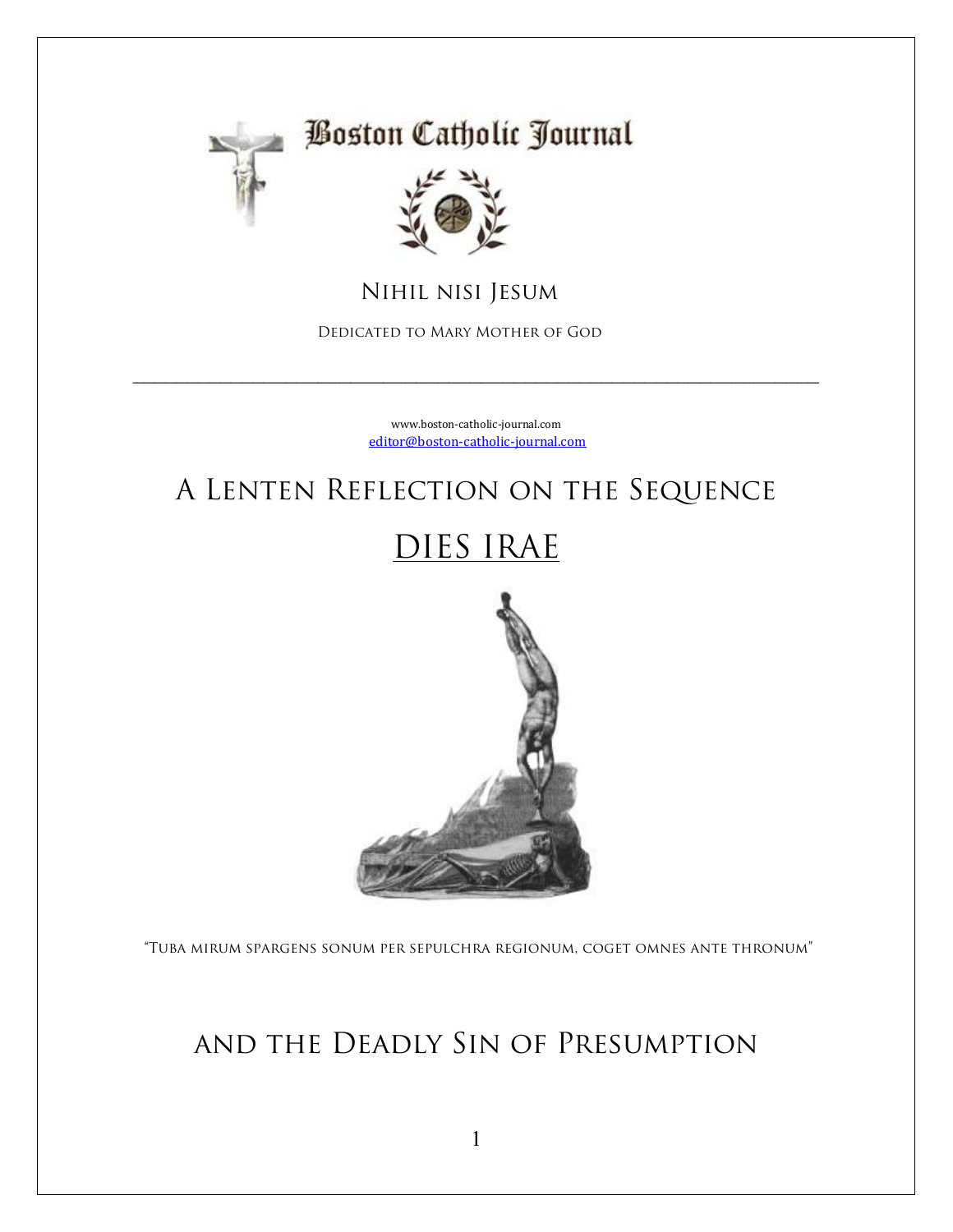# **Since the inauguration of the Second Vatican Council Catholic have been illicitly assured that everyone who dies goes immediately to**

**Heaven** — no matter how sinful, selfish, and miserable their evil lives. While this clearly is not true (or Christ is a liar) we encourage you during the opening of this Holy Season of Lent to recall that the Dies Irae was the ordinary Sequence for the Requiem Mass for the dead for at least 800 and very likely 1200 years. It is a beautiful and sober reminder of the imminence and inevitability of death. While Vatican II abolished much that is good and holy, it was not able to abolish death.

**The one thing most conspicuous** about this magnificent Sequence is not so much what is **PRESENT** in its somber verses — but what is manifestly **ABSENT** throughout this solemn chant — **the sin of Presumption** — that is to say, the unwarranted *presuming* that God **must** and *will* absolve us of all sin — despite the absence of any penitential act on our part or any evidence of genuine sorrow for sin. "All dogs go to Heaven". While this may be true of dogs, it is decidedly not true of men.

Consequently, the chant was peremptorily expunged following Vatican II in the quite sudden and eminently convenient "pastoral" realization that our now inexplicably fragile and effete sensibilities are incompatible with Holy Scripture and 2000 years of Church teaching explicated in the *Dies Irae:* that is further to say that **the sin of Presumption** was *necessarily* abolished together with the *Dies Irae* since both are construed to be inimical to "the spirit of Vatican II", which is to say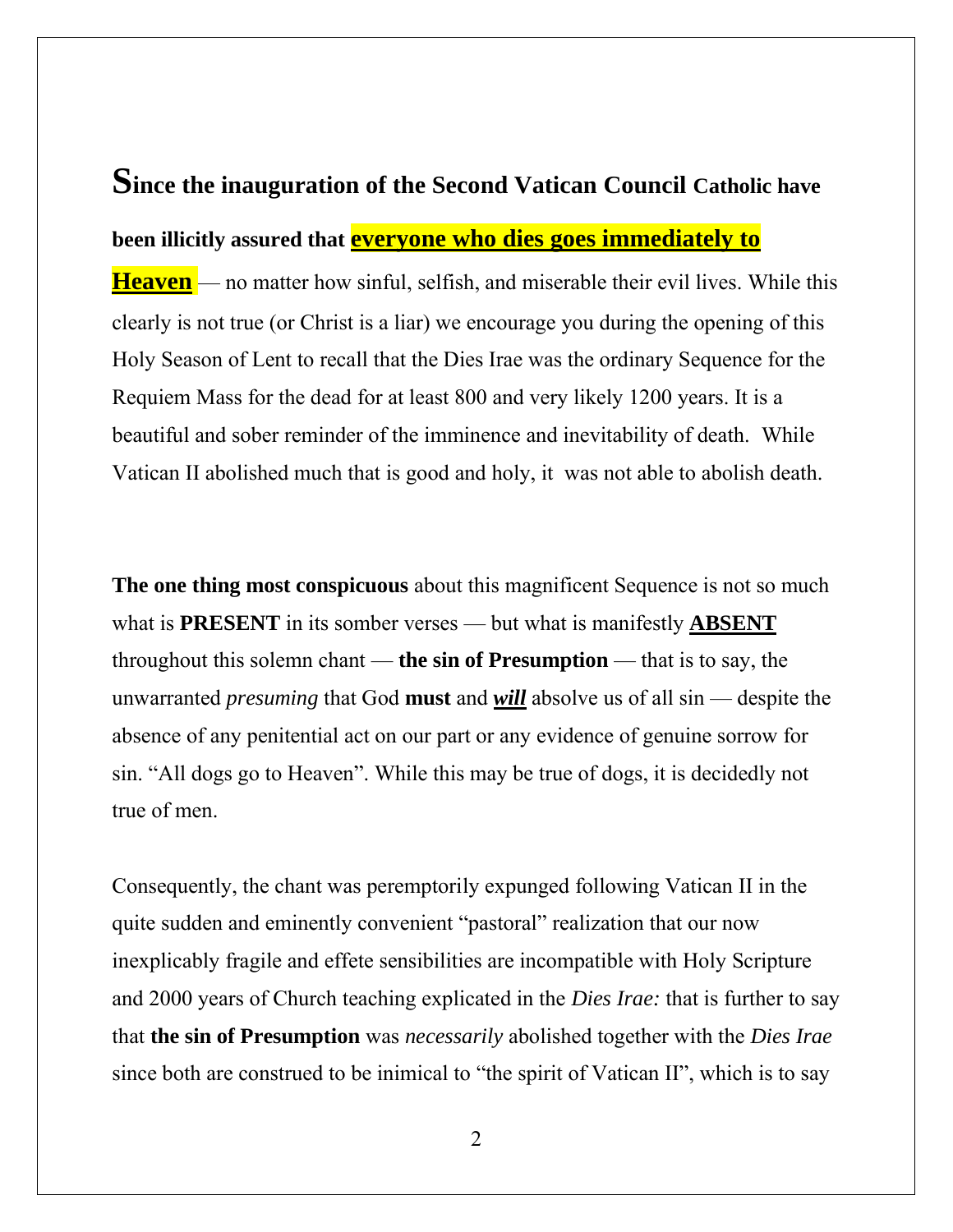t**he Protestant heresy of Ecumenism** first conceptualized by the "*International Missionary Conference*" held at Edinburgh in 1910 and subsequently institutionalized by the Protestant *World Council of Churches* in 1948.

In his determination to align the Catholic Church with contemporary Protestantism Pope John XXIII ("*Good* Pope John ..." of Vatican II infamy) appropriately established a "Catholic" replica called the *Secretariat for the Promotion of Christian Unity* in 1961. This, however, required a dialectic in which all competing and mutually contrary religions are reconcilable — and the only possible way forward was to *abolish religious distinctions altogether, rendering them superficial only* — or failing that, to maintain that the widely divergent roads nonetheless converged in the same Heaven — even while the manifold and conflicting conceptions of Paradise itself turn out to be both logically and mutually irreconcilable.

Here we enter the province of **Mortal Sin** — and **the grave sin of Presumption** which permeates all post-Vatican II liturgies and without exception pre-eminently *characterizes* them. Let us, then, be clear about this deadly sin, together with the reciprocal notions of responsibility and accountability inherent within it. In Catholic theology no less than in moral philosophy a distinction is understood to exist between what are construed as logical contrarieties. Some things (acts, intentions, etc.) are good and others are not. In fact, we often define the one through its contraposition to the other. Were all human acts equally commendable and reprehensible, the world would be deprived of rational order, specifically moral order understood in terms of good and evil, meritorious and culpable, desirable and loathsome. The very notion of responsibility would be superfluous, together with any concept of accountability. Accountable to whom or

3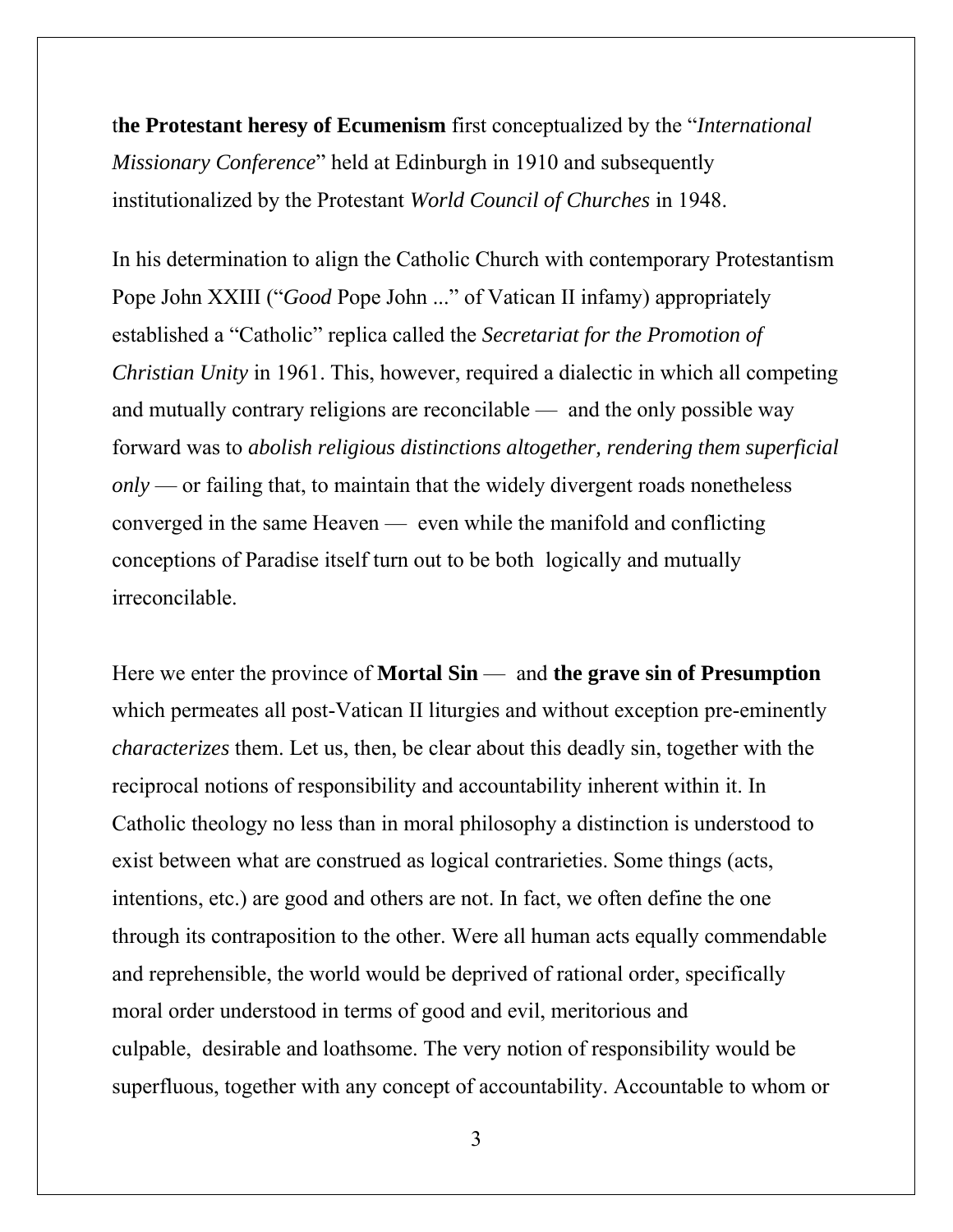what? Censurable to what standard and answerable for what? It is not simply an amoral universe of absolute indifference, but an illogical one. Such a universe would not be sustainable on earth — why would we, *a fortiori*, hold it to be sustainable in Heaven?

It is the presuming of God's forgiveness of sin and His unquestionable willingness — even irrepressible determination — to bring one who has led a life of unrepentant — even vicious sin — and who without the least compunction **presumes God's forgiveness** because of God's absolute goodness and mercy: in other words, one sacrilegiously anticipates (as the rendering of a justice **due the sinner** by God) salvation — having done nothing to either acquire it or to repent of the many sins that are invincible impediments to it. It is, in essence, the depriving of the free will (a perfection) of God Who somehow must (is compelled — by some incoherent and inexplicable agency mysteriously superior to God — to forgive every sin and all sins — despite everything His Beloved Son taught — and bring all men, Catholics, heretics, apostates, schismatics, Muslims, Shintoists, Buddhists, Animists, Scientologists, etc. to the same blessed abode where the one who despises and curses Christ on the Cross and the one who joyfully surrenders himself in perfect love to God equally enjoy perfect and eternal beatitude.

We may argue that such a conception of Heaven is tantamount to a Mental "Field Hospital" (as Francis understands the Bride of Christ, the Church) or we may simply resign ourselves to the flatus of Vatican II ... observing nothing distinguishable between them.

Indeed, in the end we find that the **Mental Hospital** and the **"Field Hospital"** are one and the same.

4